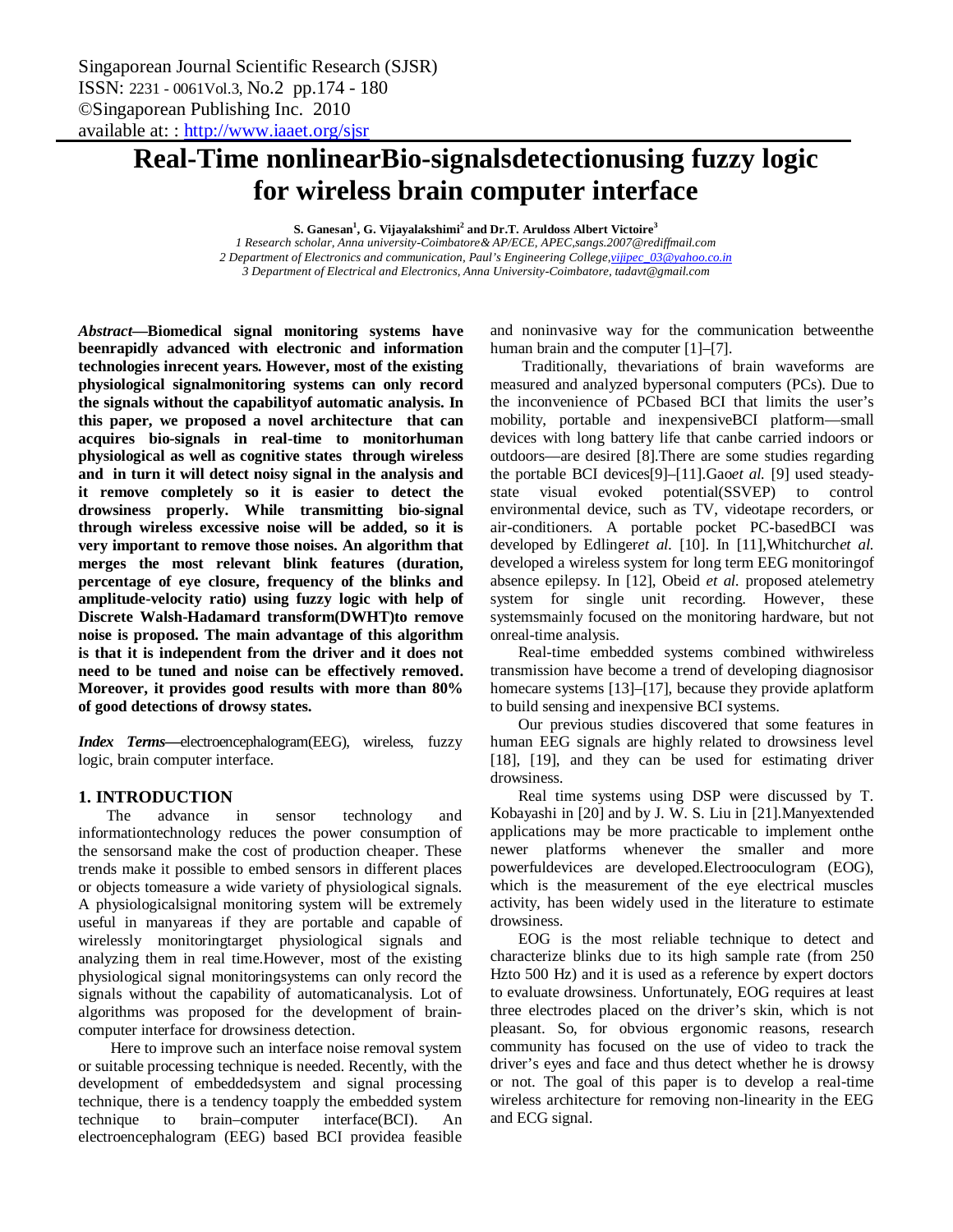# **2. PROPOSED ARCHITECTURE**

The proposed architecture is shown in fig 1. The subjects had to drive through nighttime freeway scenery, and while doing so, underwent two tests. The first, a tracking test, was to control the steering and accelerator to keep a cursor aligned with the image of the preceding vehicle. The second, a reaction time test, was to press a button on the dash the moment a red square appeared on the screen. A VCR recorded changes in blinking behavior as the subjects grew drowsy. Also monitored were the subjects' brainwaves, eye movements and other physiological indicators. The subjects evaluated their own subjective state of alertness by pushing buttons for slightly sleepy, moderately sleepy and very sleepy.



**Figure.1. Block diagram of the proposed architecture.**



**Figure. 2. Flowchart of the proposed EEG signal analysis procedure**.

Figure. 2 shows the flowchart for EEG and ECG signal analysis. Here, using flag register can reduce the amount of memory needed because one declared variable can contain many flags characteristics of the processors, the calculation of driving error estimation needed to process a long period of EEG data, so itwas implemented in ARM processor. In previous work, theHanning windowing and short-time FFT is used which needs heavy computation,and thus is implemented in the DSP core to balance thecomputation load. The remaining processes were implementedin ARM because they need relatively less computations. Here in our proposed algorithm model instead of FFT transform discrete Walsh Hadamard transform is used to reduce complexity. Here the work is mainly concentrated on removing noise and to make bio-signal more linear and hence reducing the complexity of the signals.

## **3. DISCRETE WALSH-HADAMARD TRANSFORM (DWHT)**

The Walsh-Hadamard transform (WHT) is a suboptimal, non-sinusoidal, orthogonal transformation that decomposes a signal into a set of orthogonal, rectangular waveforms called Walsh functions. The transformation has no multipliers and is real because the amplitude of Walsh (or Hadamard) functions has only two values, +1 or -1. WHTs are used in many different applications, such as power spectrum analysis, filtering, processing speech and medical signals, multiplexing and coding in communications, characterizing non-linear signals, solving non-linear differential equations, and logical design and analysis. This provides an overview of the Walsh-Hadamard transform and some of its properties by showcasing two applications, communications using spread spectrum and processing of ECG signals. Walsh functions are rectangular or square waveforms with values of -1 or +1. An important characteristic of Walsh functions is sequency which is determined from the number of zerocrossings per unit time interval. Every Walsh function has a unique sequency value.. Length eight Walsh functions are generated as follows. Length of Walsh (Hadamard) functions  $HadamardMatrix =$ 

| 1 1 1 1 1 1 1 1                                                 |  |  |  |
|-----------------------------------------------------------------|--|--|--|
| $1 -1 1 -1 1 -1 1 -1 -1$                                        |  |  |  |
| $1 \quad 1 \quad -1 \quad -1 \quad 1 \quad 1 \quad -1 \quad -1$ |  |  |  |
| $1 -1 -1 1 1 -1 -1 1$                                           |  |  |  |
| $1 \quad 1 \quad 1 \quad 1 \quad -1 \quad -1 \quad -1 \quad -1$ |  |  |  |
| $1 - 1$ $1 - 1$ $-1$ $1$ $-1$ $1$                               |  |  |  |
| $1 \quad 1 \quad -1 \quad -1 \quad -1 \quad -1 \quad 1 \quad 1$ |  |  |  |
| $1 - 1 - 1 - 1 - 1 - 1 - 1 - 1$                                 |  |  |  |

The rows (or columns) of the symmetric hadamardMatrix contain the Walsh functions. The Walsh functions in the matrix are not arranged in increasing order of their sequencies or number of zero-crossings (i.e. 'sequency order') but are arranged in 'Hadamard order'.

The Walsh matrix, which contains the Walsh functions along the rows or columns in the increasing order of their sequencies is obtained by changing the index of the hadamardMatrix as follows.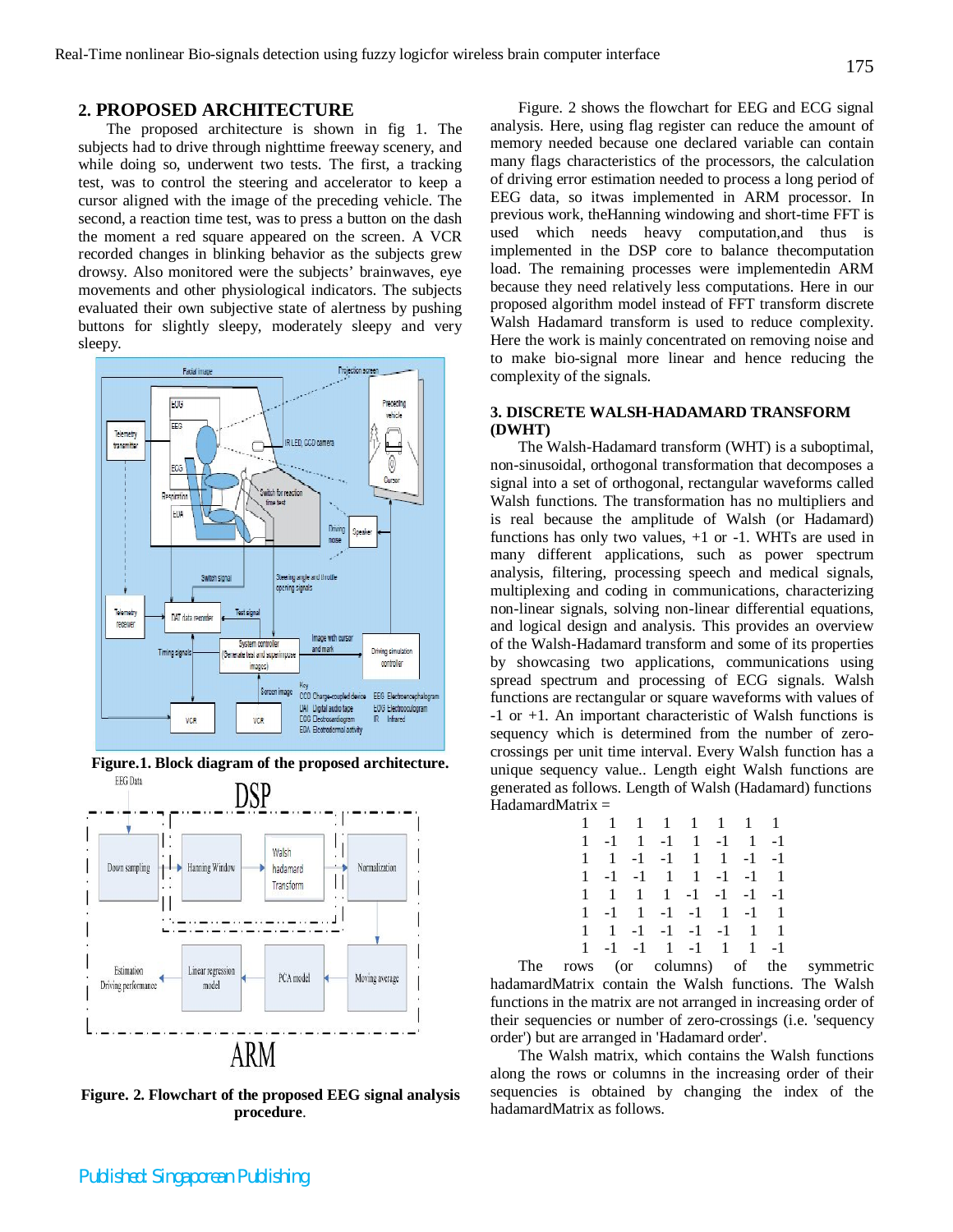The forward and inverse Walsh transform pair for a signal  $x(t)$  of length N are

$$
y_n = \frac{1}{N} \sum_{i=0}^{N} x_i WAL(n, i), n = 1, 2, ..., N - 1
$$
  
\n
$$
x_i = \sum_{n=0}^{N-1} y_n WAL(n, i), i = 1, 2, ..., N - 1
$$
  
\n(1)

Fast algorithms, similar to the Cooley-Tukey algorithm, have been developed to implement the Walsh-Hadamard transform with complexity O(NlogN). Since the Walsh matrix is symmetric, both the forward and inverse transformations are identical operations except for the scaling factor of 1/N. The functions fwht and ifwht implement the forward and the inverse WHT respectively. It is an is an identity matrix because the rows (or columns) of the symmetric Walsh matrix contain the Walsh functions.

Fast Walsh-Hadamardtransform

 $y1 =$ 

| 1 | 0 | 0              | 0              | $\overline{0}$ | 0            | 0        | $\Omega$ |
|---|---|----------------|----------------|----------------|--------------|----------|----------|
| 0 | 1 | $\overline{0}$ | $\overline{0}$ | $\overline{0}$ | $\theta$     | 0        | $\theta$ |
| 0 | 0 | $\mathbf{1}$   | $\overline{0}$ | $\Omega$       | $\theta$     | 0        | $\theta$ |
| 0 | 0 | 0              | $\mathbf{1}$   | $\overline{0}$ | $\theta$     | 0        | $\theta$ |
| 0 | 0 | $\overline{0}$ | $\overline{0}$ | $\mathbf{1}$   | $\theta$     | 0        | $\theta$ |
| 0 | 0 | $\overline{0}$ | $\overline{0}$ | $\Omega$       | $\mathbf{1}$ | $\theta$ | $\theta$ |
| 0 | 0 | 0              | $\Omega$       | $\Omega$       | $\theta$     | 1        | $\Omega$ |
| 0 | 0 | 0              | $\overline{0}$ | $\overline{0}$ | $\theta$     | 0        | 1        |

#### **AWHT in ECG and EEG signals processing**

Often, it is necessary to record electro-cardiogram (ECG) signals of patients at different instants of time. This results in a large amount of data, which needs to be stored for analysis, comparison, etc. at a later time. Walsh-Hadamard transform is suitable for compression of ECG signals because it offers advantages such as fast computation of Walsh-Hadamard coefficients, less required storage space since it suffices to store only those sequency coefficients with large magnitudes, and fast signal reconstruction.

# **4. EXPERIMENTAL RESULTS**

Three types of experiments were performed to remove the non-linear parameters of bio-signals. 1) Experiment results using DWHT 2) Experiment Results by applying fuzzy logic 3) Experiment for Building the ANFIS Model for fuzzy. This experimental results show that our proposed algorithm is effectively removing non linear characteristics of bio-signals.

## **1) Experiment results using DWHT** *Experiment 1*

This experiment is performed to remove excessive noise in bio signals (EEG) with the help of DWHT.The results show clearly that noise in EEG signal is effectively removed.Figure. 3 shows Noisy EEG, Processed EEG, Noiseless EEG signal. During telemetry application noise will be heavily added to bio-signals, so it is very important to reduce such noises (non-linear parameters) to process those signals.



**Figure.3 Noisy EEG, Processed EEG, Noiseless EEG**

## *Experiment 2*

This experiment 2 is performed to remove excessive noise in ECG signal using DWHT technique. In previous work FFT technique is used which increases the complexity of the system and the noise is also not removed completely using it. Here using DWHT non linear parameters are identified and removed easily.



**Figure. 4 ECG signal and WHT coefficients**

Figure. 4 shows the ECG signal and WHT coefficients of DWHT.As can be seen in the above plot, most of the signal energy is concentrated at lower sequence values. For investigation purposes, only the first 1024 coefficients are stored and used to reconstruct the original signal. Truncating the higher sequence coefficients also helps with noise suppression. The original and the reproduced signals are shown below. Figure. 5 shows the Original signal and Reproduced ECG signal.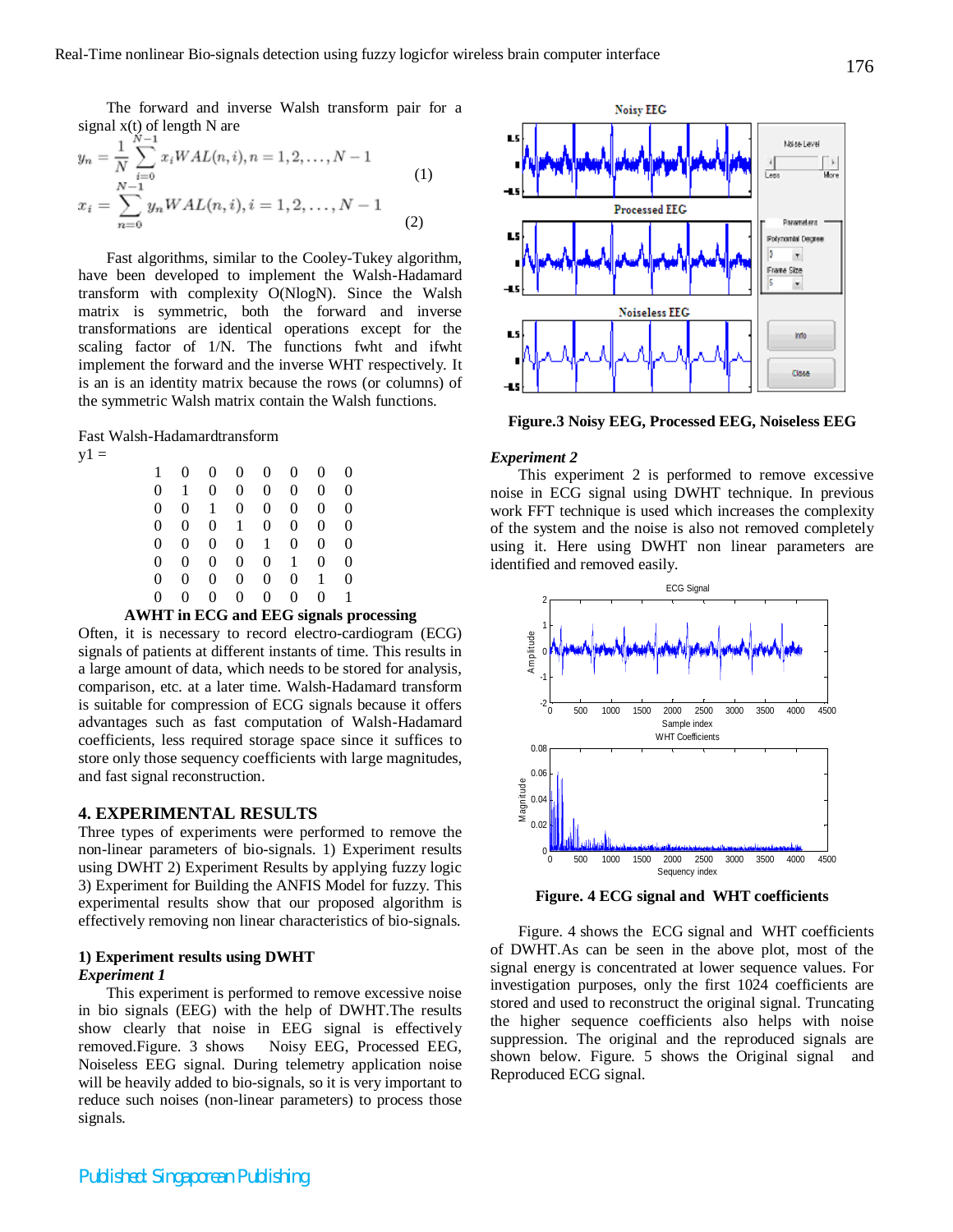

**Figure. 5 Original and Reproduced ECG signal**

The reproduced signal is very close to the original signal.To reconstruct the original signal, we stored only the first 1024 coefficients and the ECG signal length. This represents a compression ratio transform. Using the sequence location at a which a peak occurs, the corresponding Walsh-Hadamard code (or the Walsh function) used can be determined. The plot below shows that Walsh-Hadamard codes with sequency (with ordering = 'hadamard') 60 and 10 were used in the first and the second transmitter, respectively. This results clearly illustrates that DWHT is very efficient in removing excessive noise in bio-signals both in EEG and ECG. The proposed algorithm is very compact and hence complexity of the system is also reduced . It is clearly shown that non-linearity structure of bio-signals is characterized easily with the help of proposed hadamard transform.

#### **2) Experiment Results by applying fuzzy logic**

This experiment is performed for removing non linearity's in bio-signals with the help of fuzzy. Here below is a hypothetical information signal x sampled at 100Hz over 6 seconds. Unfortunately, the information signal x cannot be measured without an interference signal n2, which is generated from another noise source n1 via a certain unknown nonlinear process.

The plot below shows the information signal and noise source n1.Figure. 6 shows the Information signal and Figure. 7 shows the noise source n1.



**Figure. 6 Information signal**



The interference signal n2 that appears in the measured signal is assumed to be generated via an unknown nonlinear equation:

 $n2(k) = 4 \cdot \sin(n1(k)) \cdot n1(k-1)/(1+n1(k-1)^2)(3)$ 

This nonlinear characteristic is shown as a surface in the window. Fig 8 shows the unknown channel characteristics that generate interference. Figure.9 shows the Noise source n1 and interference source n2 and Figure. 10 shows the Measured signal for finding nonlinear characteristics.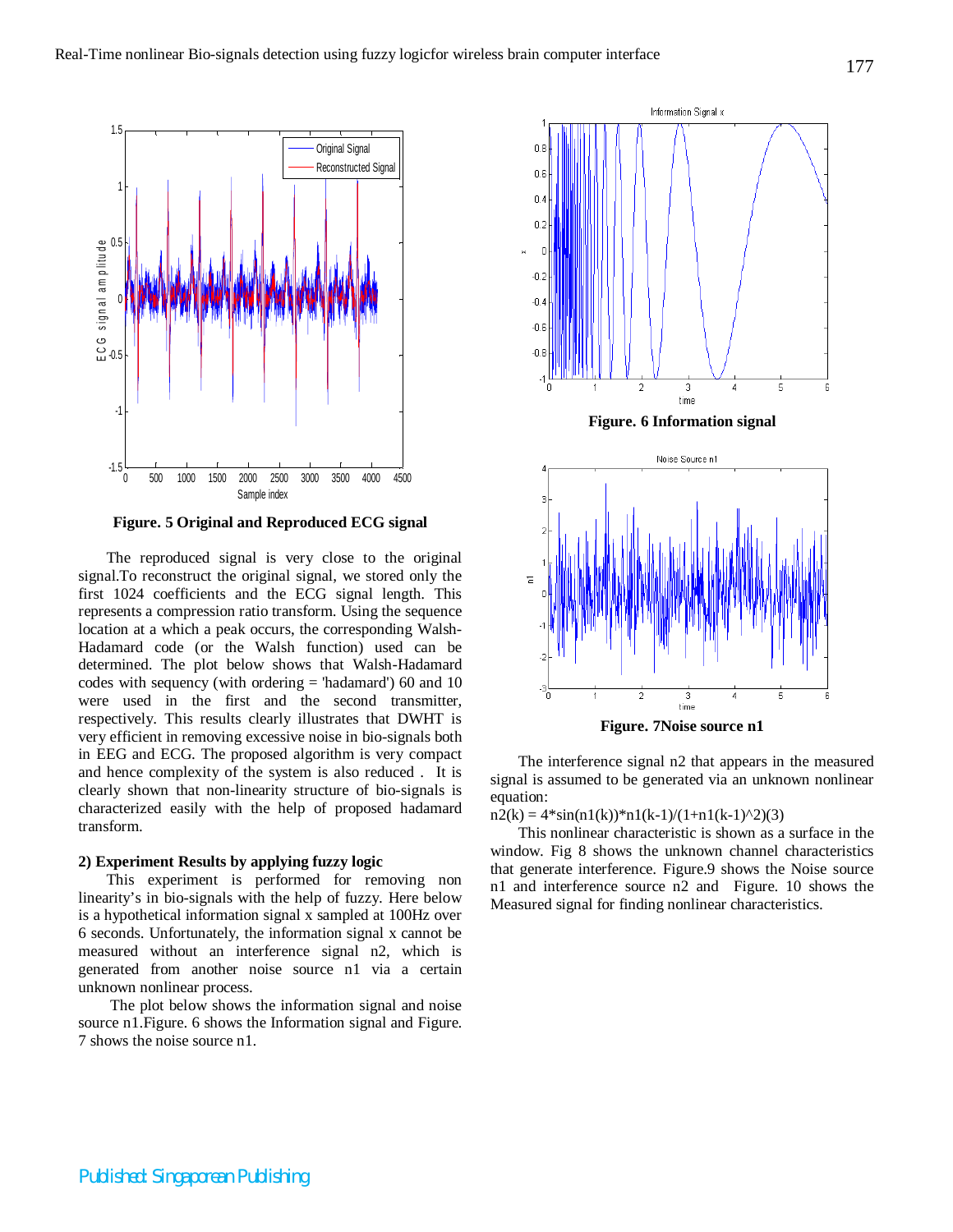

**Figure. 8Unknown channel characteristics that generate interference**

The noise source n1 and interference n2 are shown together in Figure. 9. Note that n2 is related to n1 via the highly nonlinear process shown previously; it is hard to see if these two signals are correlated in any way. Here the non linear signals are clearly identified and is easily used to remove those non –linearities.



**Figure. 9 Noise n1 and interference n2**

The measured signal m is the sum of the original information signal x and the interference n2. However, we do not know n2. The only signals available to us are the noise signal n1 and the measured signal m, and our task is to recover the original information signal x. The plot is the measured signal m that combines x and n2. It is shown in Figure. 10



**Figure. 10Measured signal for finding nonlinear characteristics**

#### **3) Experiment for Building the ANFIS Model**

We will use the function ANFIS to identify the nonlinear relationship between n1 and n2. Though n2 is not directly available, we can take m as a "contaminated" version of n2 for training. Thus x is treated as "noise" in this kind of nonlinear fitting.

Here we assume the order of the nonlinear channel is known (in this case, 2), so we can use 2-input ANFIS for training. We assign two membership functions to each input, so the total number of fuzzy rules for learning is 4. Also we set the step size equal to 0.2. You should be able to see all the training information in the MATLAB® command window.

ANFIS info:

Number of nodes: 21 Number of linear parameters: 12 Number of nonlinear parameters: 12 Total number of parameters: 24 Number of training data pairs: 601 Number of checking data pairs: 0 Number of fuzzy rules: 4

Start training ANFIS ...

| 1             | 0.737955 |
|---------------|----------|
| $\mathcal{L}$ | 0.726454 |
| 3             | 0.718352 |
|               | 0.712002 |

 4 0.713803 5 0.711315

Step size increases to 0.220000 after epoch 5.

- 8 0.70685
- 9 0.70593

Step size increases to 0.242000 after epoch 9.

10 0.705693

Designated epoch number reached --> ANFIS training completed at epoch 10.After training, the estimated n2 is calculated using the command EVALFIS. The original n2 and estimated n2 (output of ANFIS) are shown above. (Note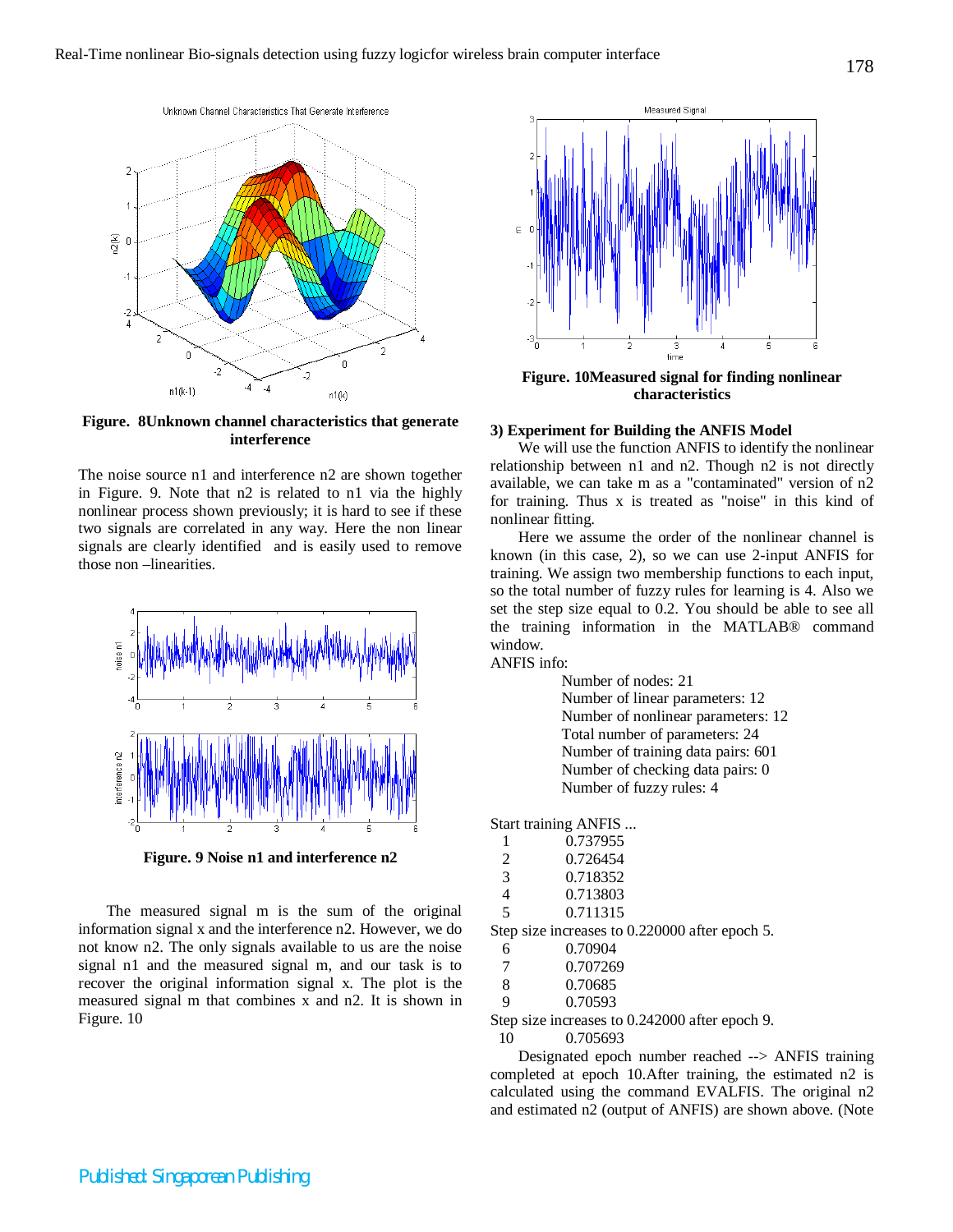that n2 is unknown.) Fig 11 showsunknown signal n2 and estimated signal n2



**Figure. 11unknown signal n2 and estimated signal n2**

The estimated information signal x is equal to the difference between the measured signal m and the estimated interference (that is, ANFIS output). The original information signal x and the estimated x by ANFIS are plotted. Without extensive training, the ANFIS can already do a fairly good job. Figure. 12 shows the unknown signal x and estimated signal x



**Figure. 12unknown signal x and estimated signal x**

warning device will be triggered. The correlation coefficient between the predicted drowsiness levels and

## **5. CONCLUSION**

A wireless embedded BCI system with real-time biosignalsprocessing ability to remove effective noise in biosignals by means of Discrete walshhadamard transform (DWHT)with help of fuzzy logic system is proposed in this paper.. The EEG signal was first acquired by signalacquisitionand amplification unit, and then, transmitted from wireless datatransmitter to wireless data receiver. The wireless-transmittedEEG/ECG signals were processed by the data processing unit, here signal is processed with the help of DWHT to remove excessive noise in bio-signals and theprocessed results were further transmitted to the sensing systemfor data storage. The results shows noise is removed completely with the help of our proposed system.

### **REFERENCES**

- [1] Shao-Hang,Che-Jui Chang, "Development of Real-time wireless brain computer Interface fordrowsiness detection"*IEEE transaction.on bio-medical engineering*, vol. 34, no. 3, pp. 1080–1083, 2010.
- [2] Chin-Teng Lin*,* Yu-Chieh Chen, Tien-Ting Chiu, "Development of Wireless Brain Computer Interface with embedded multitask scheduling and its application on real-Time driver's drowsiness detection and warning"*IEEE transaction on Bio-medical engineering*, vol. 55, no. 5, pp.1582-1591, 2008.
- [3] Kenji Ogawa and MitsuoShimotani,"A Drowsyness detection system" *Annual.technical reports Rev.Biophys. Bioeng*, 1973.
- [4] J. R. Wolpaw and D. J. McFarland, "Multichannel EEGbased brain–computer communication," *Electroenceph. Clin.Neurophysiol.*, vol. 90,pp. 444–449, 1994.
- [5] M. Cheng, X. Gao, S. Gao, and D. Xu, "Design and implementation of abrain–computer interface with high transfer rates," *IEEE Trans. Biomed.Eng.*, vol. 49, no. 10, pp. 1181–1186, Oct. 2002.
- [6] B. Obermaier, "Design and implementation of an EEC based virtual keyboardusing hiddenMarkov models" Ph.D. dissertation, Tech. Univ.-Graz,Graz, Austria, 2001.
- [7] B. Obermaier, C. Neuper, C. Guger, and G. Pfurtscheller, "Informationtransfer rate in a five-classes brain-computer interface," *IEEE Trans.Neural Syst. Rehabil. Eng.*, vol. 9, no. 3, pp. 283–288, Sep. 2001.
- [8] L. Bianchi, F. Babiloni, F. Cincotti, M. Arrivas, P. Bollero, and M. G.Marciani, "Developing sensing biofeedback systems: A general-purposeplatform," *IEEE Trans. Neural Syst. Rehabil. Eng.*, vol. 11, pp. 117– 119,2003.
- [9] X. Gao, D. Xu, M. Cheng, and S. Gao, "A BCI-based environmentalcontroller for the motion-disabled," *IEEE Trans. Neural Syst. Rehabil.Eng.*, vol. 11, no. 2, pp. 137–140, Jun. 2003.
- [10] G. Edlinger, G. Krausz, F. Laundl, I. Niedermayer, and C. Guger, "Architecturesof laboratory-PC and mobile pocket PC brain-computer interfaces,"in *Proc. 2nd Int. IEEE EMBS Conf. Neural Eng.*, Arlington, VA,Mar. 2005, pp. 120–123.
- [11] A. K. Whitchurch, B. H. Ashok, R. V. Kumaar, K. Sarukesi, and V.K. Varadan, "Wireless system for long term EEG monitoring of absenceepilepsy," *Biomed. Appl.Micro. Nanoeng.*, vol. 4937, pp. 343–349, 2002.
- [12] I. Obeid, M. A. L. Nicolelis, and P. D. Wolf, "A multichannel telemetrysystem for signal unit neural recording," *J. Neurosci. Methods*, vol. 133,pp. 33–38, 2003.
- [13] Y. H. Nam, Z. Halm, Y. J. Chee, and K. S. Park, "Development of sensingdiagnosis system integrating digital telemetry for medicine," in *Proc. 20thAnnu. Znt. Conf. IEEE Eng. Med. Biol. Soc.*, 1998, vol. 20, pp. 1170–1173.

*Published: Singaporean Publishing*